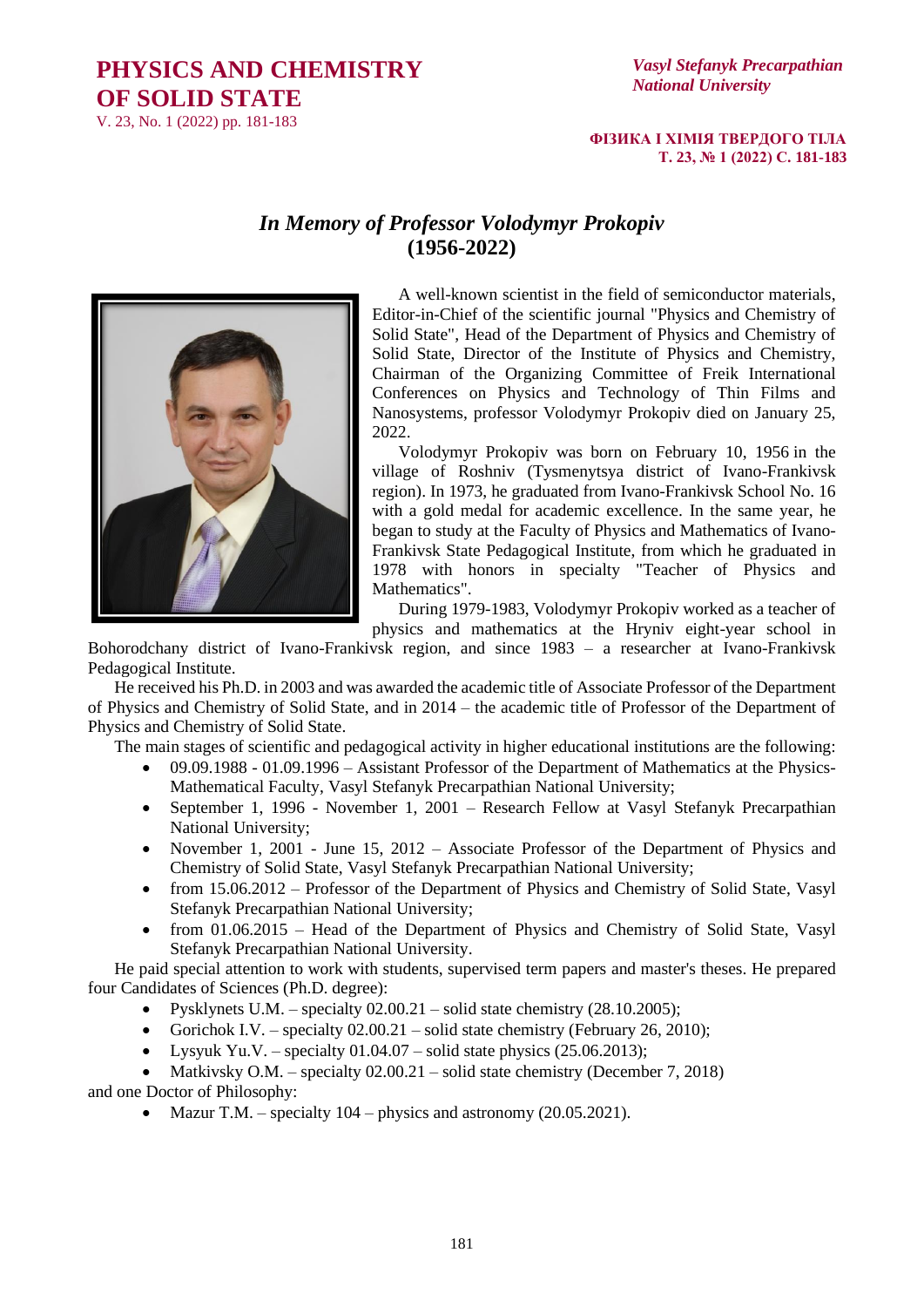*Персоналії*



The scientific interests of Volodymyr Prokopiv concerned the physics and technology of thin films, the study of their structure and defect subsystem for further use in infrared technology devices and renewable energy applications. He worked on a number of scientific projects. In particular, he was the research supervisor of the applied state budget project with the support of the Ministry of Education and Science of Ukraine "Dominant point defects and mechanisms of the formation of solid solutions based on II-VI and IV-VI compounds", responsible executor of the project "Thermoelectric materials based on nanoscale IV-VI structures", etc.



He paid special attention to educational and methodical work. He developed a course of lectures "General Physics. Electricity" for second-year students of the specialty "Chemistry"; "Thermodynamics of real semiconductor crystals" for undergraduates of the specialty "Physics"; "Thin-film materials science" for fifthyear students of the specialty "Physics"; "Physical bases of microelectronics" for fourth-year students in the field of "Applied Physics".